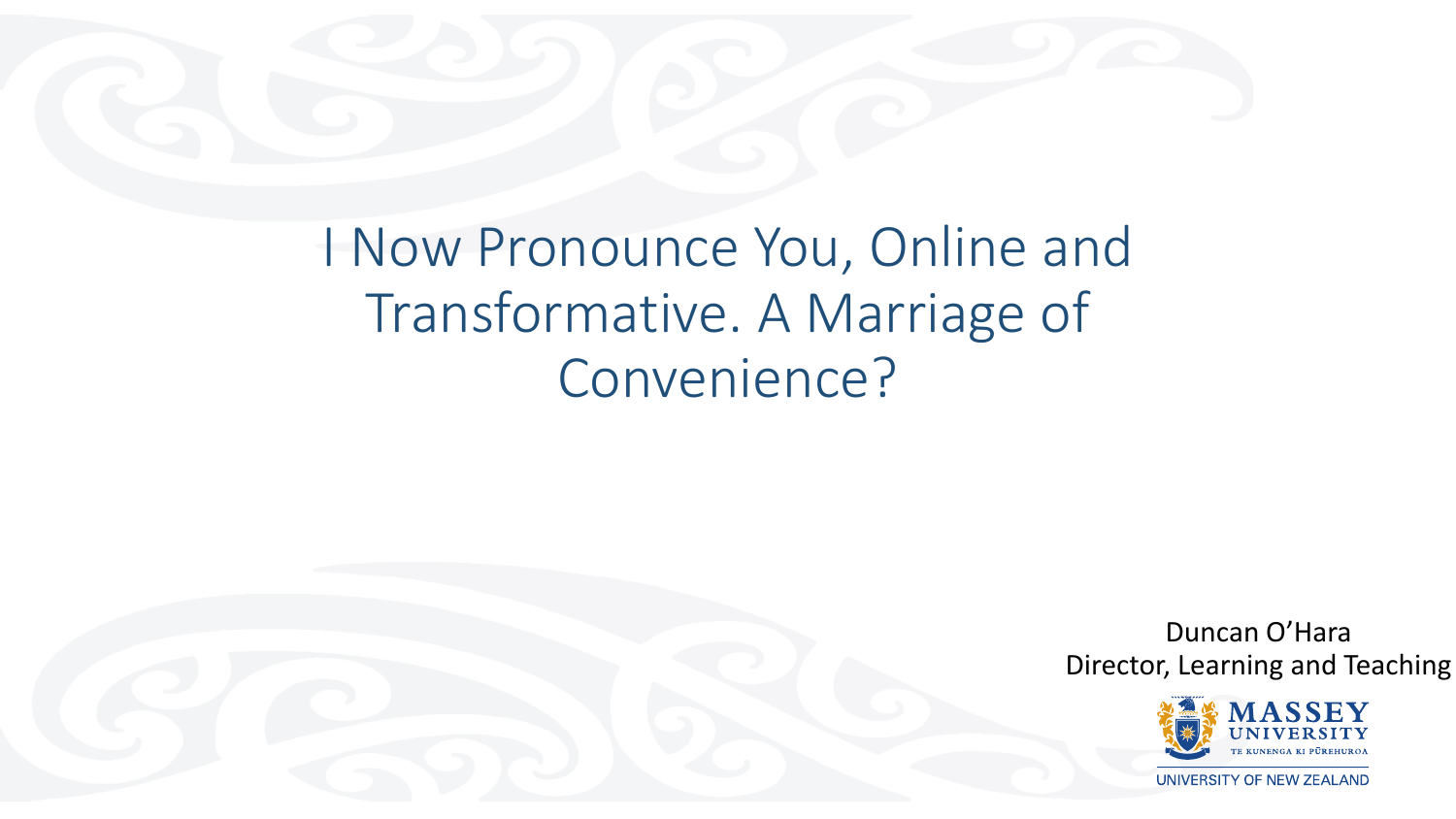

- Active user of online technologies since the mid-90s
- Increase in the adoption of technology for all modes of delivery
- Online learning heavily used for distance students
- A University that is committed to access to higher education opportunities

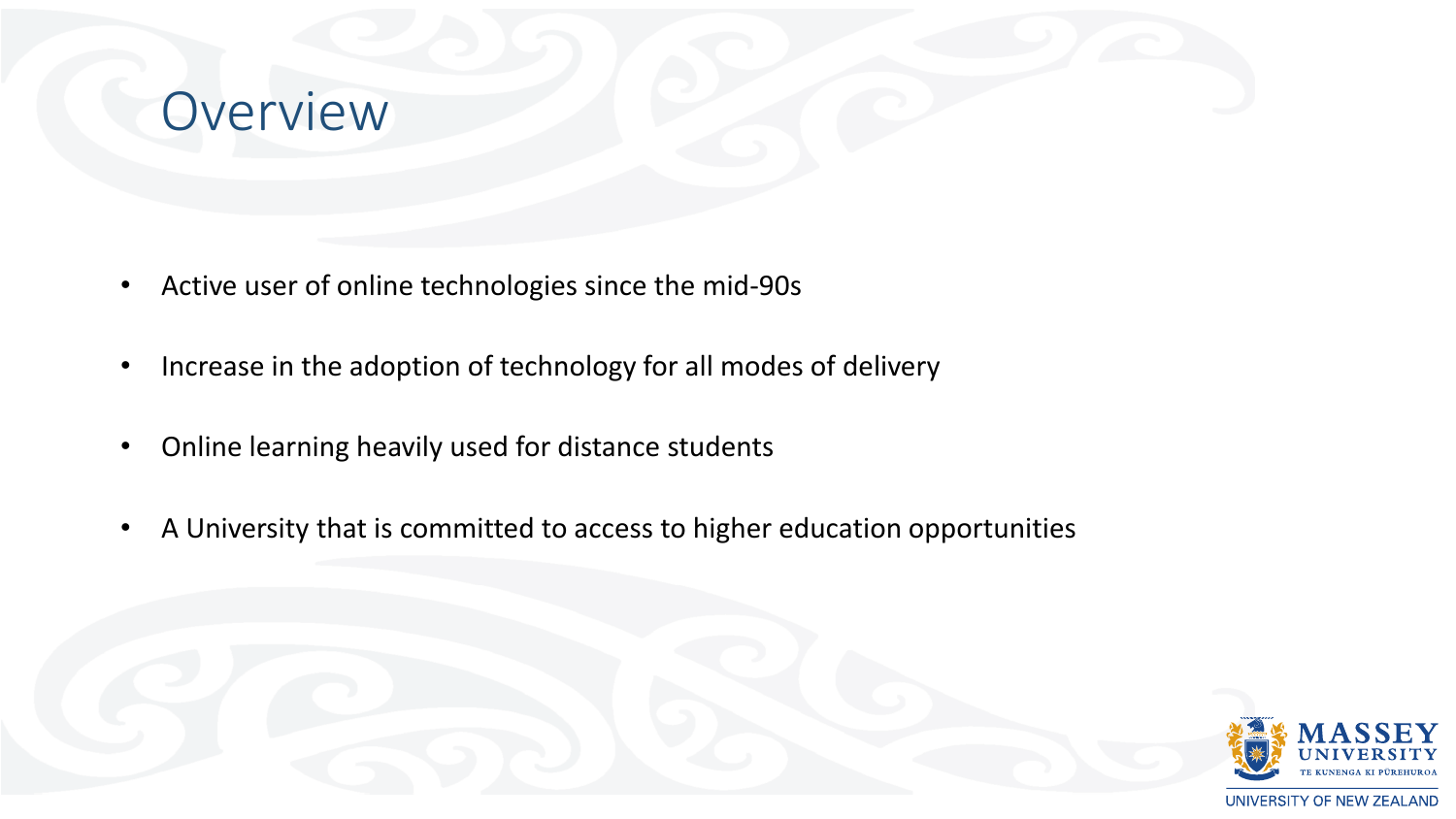## The marriage

#### Education

- Education has transformative powers
- Education as a social good
- Education to change lives

#### **Technology**

- Increase access to education
- Potential new educational models
- Contemporary educational experiences

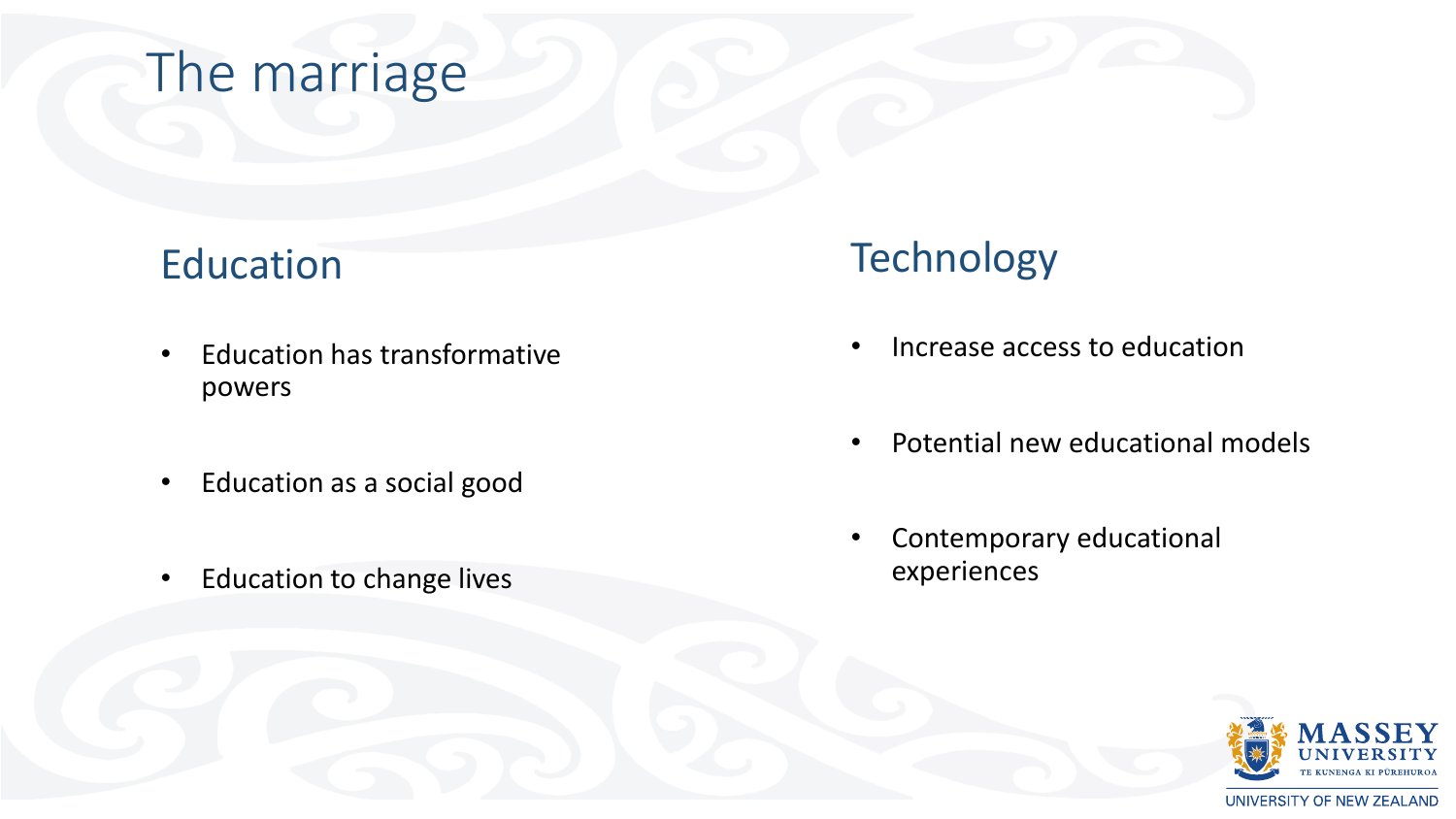## Marriage counselling

After 10 years of marriage it was time to face facts…and seek counselling.

- Student evaluations (previous 5 years) identified that the potential of the marriage was not being realised
	- ~30,000 student evaluations (~35-40% response rate)
	- 40,000+ student comments about the online experience

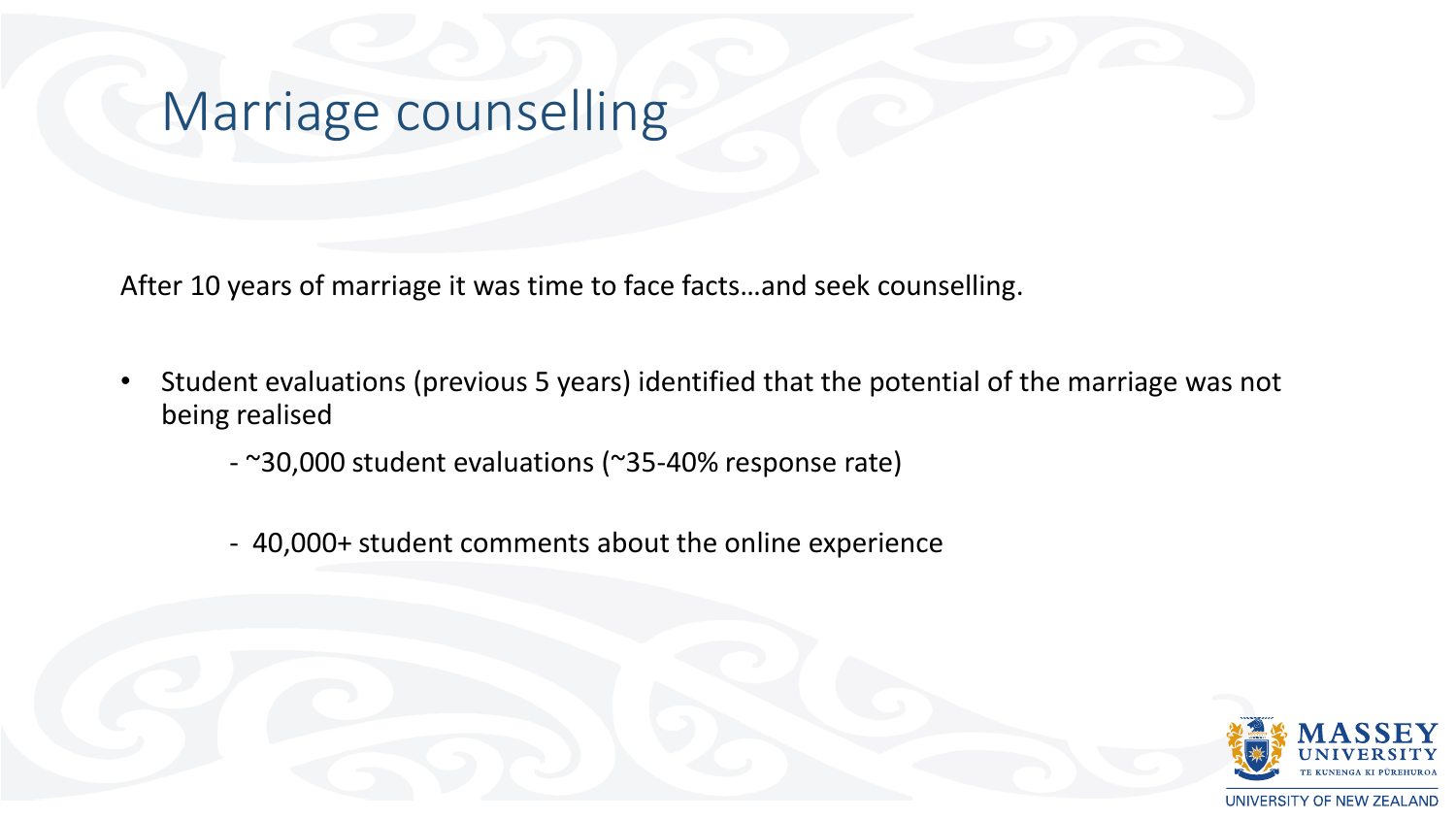# Time for a break – "it's not you, it's me"

Students said that:

- The online experience was getting in the way of their education
- Transformative educational experiences were few and far between
- The potential was not being realised

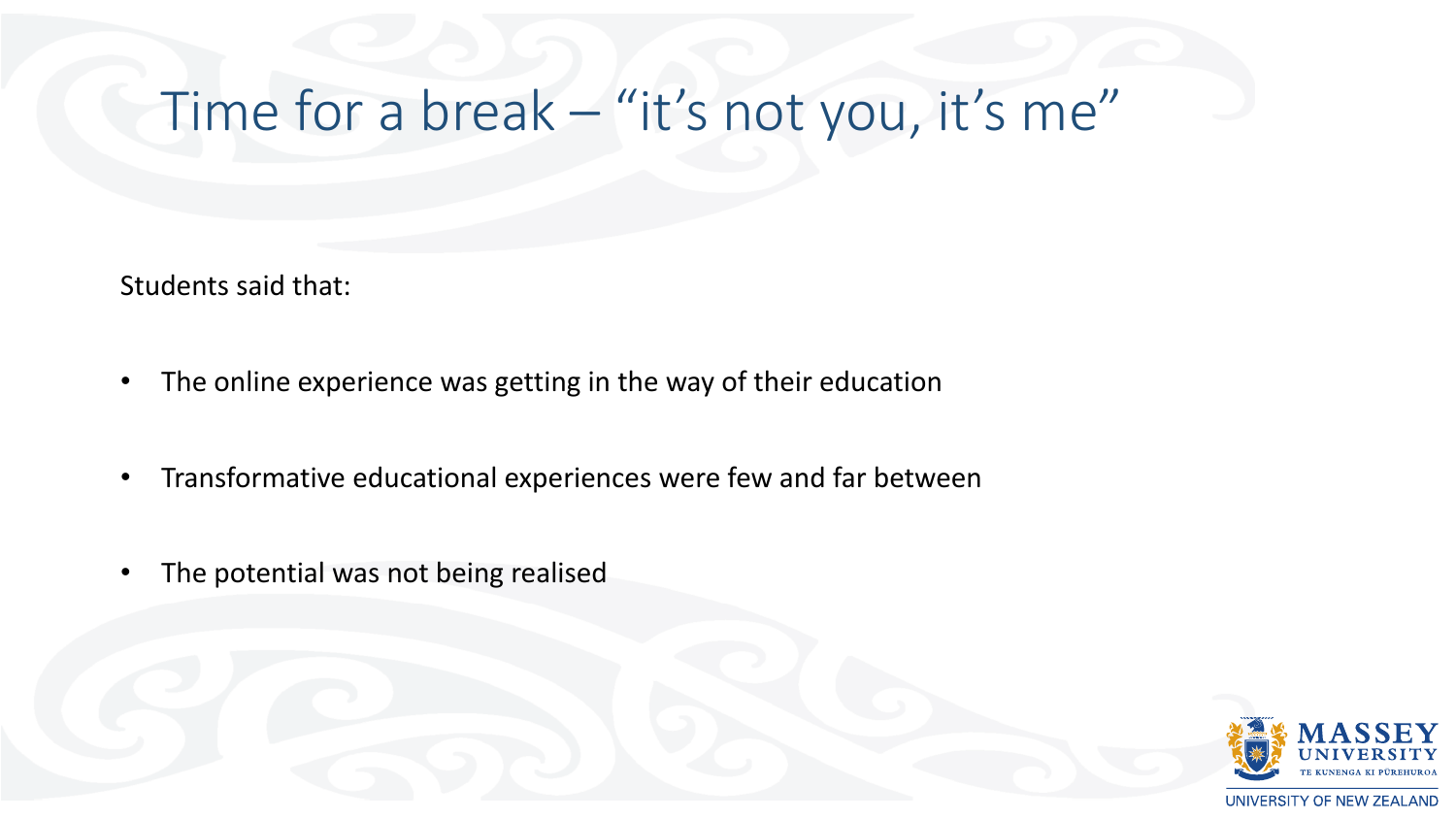# Learning to appreciate each other

- Transformative experiences don't just happen because education is made available
- Student expectations aren't unrealistic
- Online technologies can transform the educational experience, if they are used well